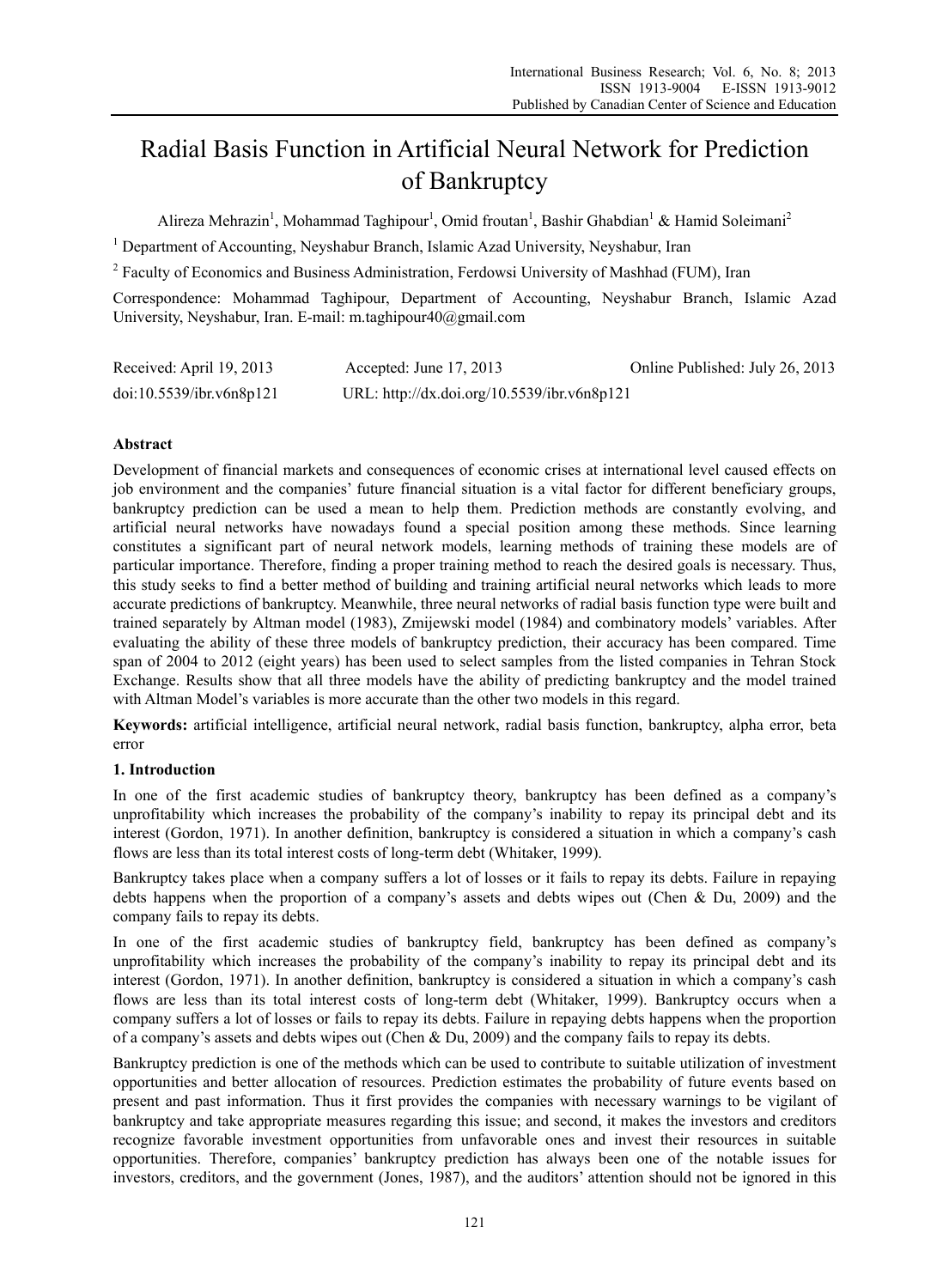regard. Bankruptcy can be studied through the bankrupt companies' careful examination of financial ratios; these ratios reflect interactive effects of external and internal elements on a company's poor financial situation. Using financial ratios traditional risk analysis determines signals associated with a company's movement toward financial distress or bankruptcy before declaring bankruptcy. Since Beaver's preliminary study (1996), which introduced the first model in bankruptcy field financial ratios analysis has become the dominant approach of examining companies' bankruptcy characteristics.

## *1.1 Bankruptcy Prediction*

The techniques used for developing bankruptcy prediction models are classified into three groups: statistical models, artificial intelligence, and theoretical models.

"Bankruptcy" is a legally declared inability or impairment of ability of an individual or organizations to pay their creditors. Creditors may file a bankruptcy petition against a debtor in an effort to recoup a portion of what they are owed. Bankruptcy prediction is very important because it serves two main purposes under the bankruptcy law. First, bankruptcy law gives creditors some payment on their debts if a debtor (the one who owes the debt) can afford to pay them. Second, bankruptcy law gives debtors a fresh start, by cancelling many of their debts, through an order of the court called a discharge. If an organization is not willing to get into such an adverse circumstances, then one can have sound bankruptcy prediction techniques in place.

Bankruptcy prediction has become increasingly important over the last few decades. The number of corporate bankruptcies has been growing ever since the economical depression of 1930. Bankruptcy prediction is a classification problem, with two classes: bankrupt or non-bankrupt (healthy). Over the past few decades financial crisis was observed in some emerging sectors like banking. Bankruptcy prediction of banks has been an extensively researched area since late 1960s. Bankruptcy can affect all the areas where the sufferers are creditors, auditors, stock holders and senior management. So, they are all interested in predicting the bankruptcy. Researchers used CAMELS rating for prediction in the early days. But, because of its in effectiveness they moved towards other theoretical models.

#### *1.2 Bankruptcy Prediction with Neural Networks*

Recently, the most promising area of research in bankruptcy prediction is Artificial Neural Networks (ANN). Artificial neural network is a kind of information processing model in which natural or biological neural systems have been inspired. Artificial neural networks are among those dynamic systems that transmit knowledge or rules behind the data to the network structure through processing experimental data. ANNs are mimicry of human brain reasoning using patterns of and relationships among data to train element processing (Haykin, 1999). ANNs have been studied extensively as a useful tool in many business applications including bankruptcy prediction. In this section, we present a rather comprehensive review of the literature on the use of ANNs in bankruptcy prediction. The ®rst attempt to use ANNs to predict bankruptcy is made by Odom and Sharda. In their study, three-layer feedforward networks are used and the results are compared to those of multi-variate discriminant analysis. Using dierent ratios of bankrupt rms to nonbankrupt ®rms in training samples, they test the eects of dierent mixture level on the predictive capability of neural networks and discriminant analysis. Neural networks are found to be more accurate and robust in both training and test results. During the past years neural networks have been emerged as a technology which can identify and model data patterns; a task that is not easily possible through traditional statistical methods. Neural networks have been largely seen as a black box which defines the complex pattern of the relationship among the data, and learning through training is one of its basic features.

# **2. Review of Related Literature**

Paula M. Weller (2010) has conducted a test of several models of artificial networks and multiple and probit analysis to predict bankruptcy of United States of America's textile industry. In this study, financial data of 47 bankrupt companies and 104 public shares non-bankrupt companies of textile industry has been examined during the years of 1998 to 2004 which includes Asia's currency crisis and competition increase on behalf of China. Results show that in case of bankrupt companies, Altman model (1968) and neural network model based on its variables has the most prediction ability for one or two years prior to bankruptcy; and neural network model based on Zmijewski's variables (1984) and also neural network model based on Altman variables (1983) show the best classification results in case of non-bankrupt companies during the entire period of research. Hung & Chen's study (2009) deals with the prediction of companies' bankruptcy probability using Decision Tree Algorithm, back propagation neural network and Support Vector techniques and shows that back propagation neural network has had a better performance than the other two methods. In this study, bankruptcy prediction model based on decision tree and support vector techniques has had an accuracy equivalent to 70% and 70.89%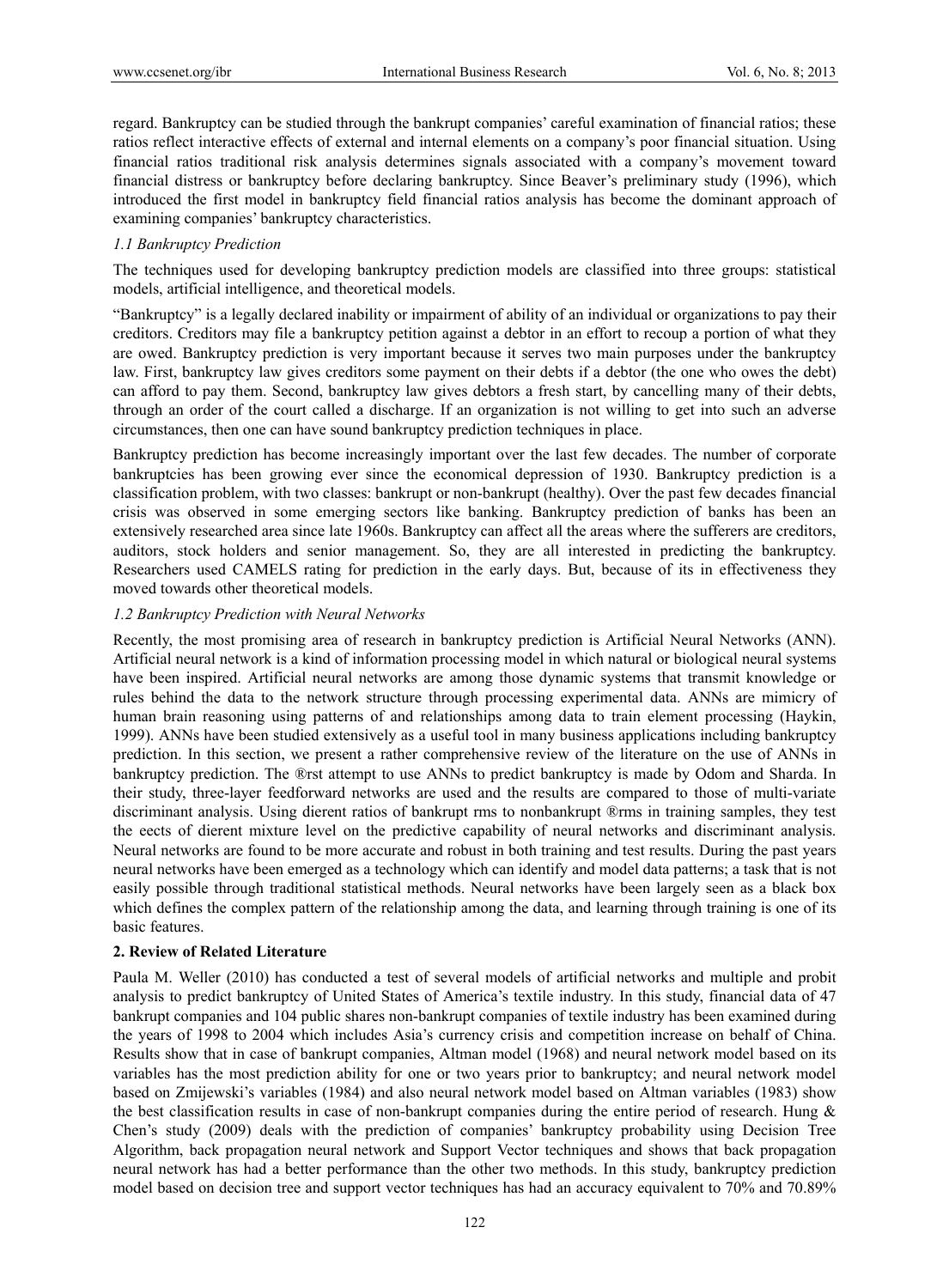respectively, while back propagation neural network model has had an accuracy equivalent to 72.37%. Sungbincho, Kim and Kwon Bae's study (2009) compares logit bankruptcy prediction model, artificial neural network, combinatory multiple discriminant analysis, decision tree, support vector technique and combinatory neural network to each other and presents a combinatory model of bankruptcy prediction using neural network learning. Its results show that artificial neural network has a better performance than the other models in case of classification accuracy. Average prediction accuracy of the aforementioned models are listed as 78.04%, 78.01%, 78.15%, 72.38%, 78.01%, and 78.92% respectively. Using fuzzy logic techniques, Slim (2007) presents a bankruptcy prediction model in his study and believes that this prediction method has a better predicting performance than the other methods like back propagation neural network and linear discriminant analysis. In this study 17 financial ratios of 68 companies from 2000 to 2005 have been used. The result of using five layer fuzzy neural networks confirms researcher's reasoning. In average, bankruptcy prediction accuracy of linear discriminant analysis, back propagation neural network, and fuzzy neural network models in the training sample have been 70.83%, 81.92%, and 97.92% respectively, and in the test sample have been 60%, 70%, and 90% respectively. This shows that fuzzy neural network has had a better performance in case of prediction accuracy in both training and test samples. Kim and Gu's study (2006) deals with the comparison of performance accuracy to predict bankruptcy of two models of multiple discriminant analysis and logit analysis using financial data of 36 bankrupt and non-bankrupt companies from 1986 to 1998. 12 independent variables have been used including financial ratios and the results show that logit model's performance accuracy to predict bankruptcy has been 93% which is the same as that of multiple discriminant analysis and they both have had similar performance.

#### **3. Research Hypotheses**

Seeking to find a suitable model to identify bankrupt and non-bankrupt companies from each other with the lowest level of error possible and fast application is of significant importance. Hence, in this research, in order to measure the ability and compare the accuracy of the models used:

1) Radial neural network model is able to predict bankruptcy using Altman's variables.

2) Radial neural network model is able to predict bankruptcy using Zmijewski's variables.

3) Radial neural network model is able to predict bankruptcy using Altman, Zmijewski's variables and two extra variables of total assets and sales avenue.

4) Error type I rate is equal among radial neural network models based on Altman, Zmijewski, and combinatory models.

5) Error type II rate is equal among radial neural network models based on Altman, Zmijewski, and combinatory models.

#### **4. Research Methodology**

In this inductive research, cross-sectional data has been used. Artificial nerve is a model whose components are very similar to real nerve components. This has first been presented by McCullough and Pitts (1943). Neural networks consist of a series of layers of simple processing elements called neurons which work parallel. Each input layer is connected to one or more middle layers and the middle layers are also connected to output layer where the network's response is appeared as system output. A striking feature of neural networks is their learning capability. They are able to modify their existing weights of defined relationships each time in accordance with each input sample. There are different types of neural networks, One of the most important is Radial Basis Function. Taking its diverse applications into account, radial basis function has become one of the most popular neural networks and is considered as the main competitor of Multilayer Perceptron. These networks have taken their greatest inspirations from statistical techniques of patterns classification. This study can be considered a survey research in terms of statistics, modeling, and research methodology. It deals with building and comparing the research models (three models) to predict bankruptcy of the companies listed in Tehran Stock Exchange using artificial neural network.

Profile (1) is a view of an artificial nerve. Input signals which have been specified by  $X_0, X_1, ..., X_5$  are continuous variables. Each one of these input values are influenced by a certain weight. These processing elements (nerve) are composed of two parts. The first part adds weighted input together and gives a quantity named I; the second part is a non-linear filter, which is called activation function, through which the output is determined (Ghazanfari & Kazemi, 1382).

#### **Fitting process of each model is as following:**

1) Using research's desired financial ratios to train artificial neural network,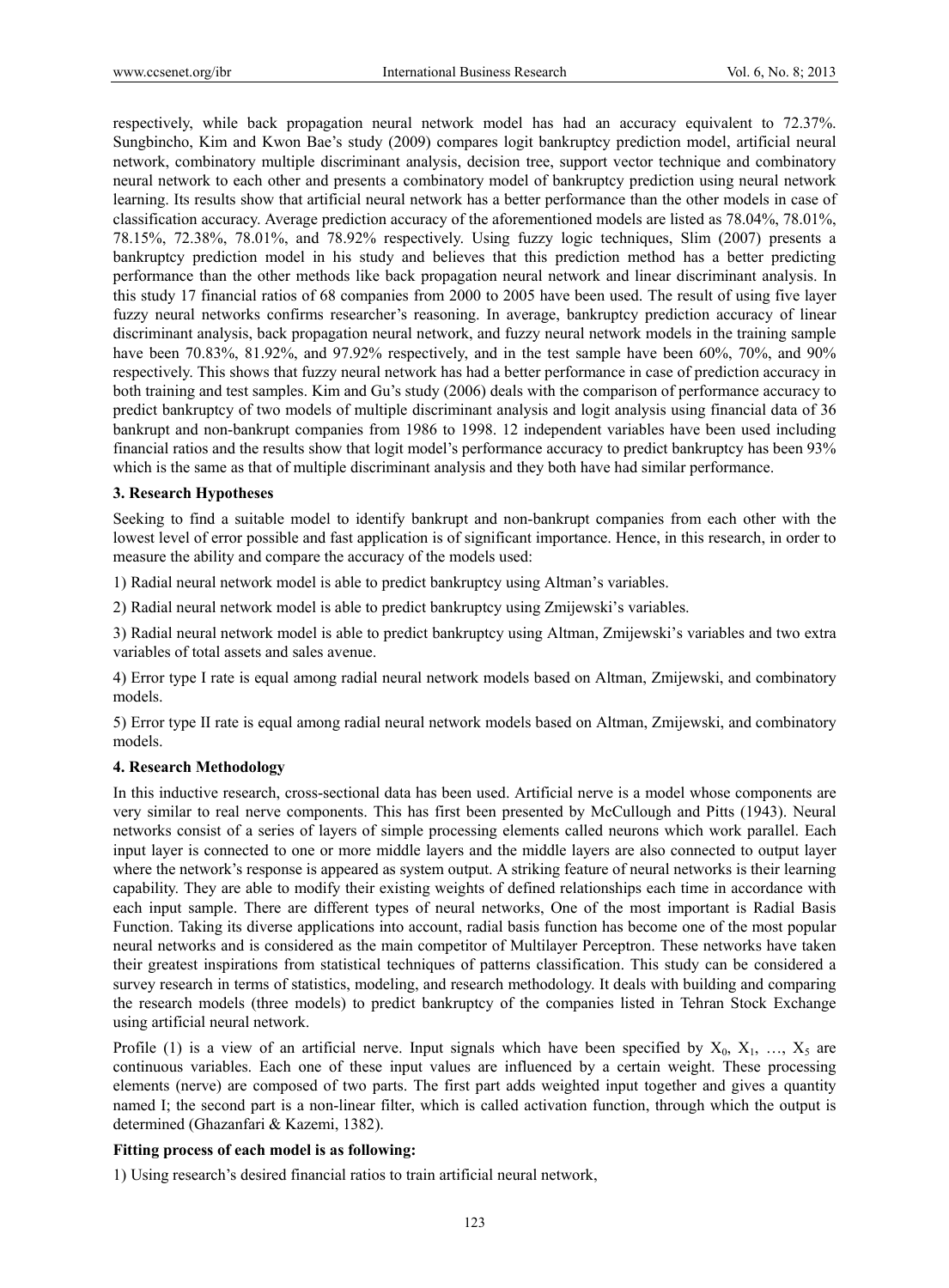2) Separating two samples of bankrupt and non-bankrupt companies using article 141 of the Commercial Code,

- 3) Using neural networks with radial basis function to build research's models,
- 4) Results examination and performance accuracy comparison of the built models.

#### **5. Research Population and Statistical Samples**

The population under study in this research has been the listed companies in Tehran Stock Exchange. Systematic elimination method has been used to select the sample, 66 companies remained out of 431 companies to test research hypotheses, half of which were bankrupt and the other half non-bankrupt. Samples must have the following features in order to be consistent:

1) Ending their fiscal period in December,

- 2) Not belonging to the class of financial intermediate companies,
- 3) Being subject to article 141 of Iran's Commercial Code in case of the bankrupt group,

4) Revealing all needed data of the research.

#### **6. Research Variables and Model Design**

Radial function (radial basis), which is briefly called RBF, has a lot of advantages over multilayer perceptron (MLP) including higher speed and creating better decision-making limitations. One more advantage is that the RBF network is far easier to interpret the outer layer than MLP. RBF's main architecture constitutes of a three layer network which you can see in the picture of the next page. The input layer is just a slot layer and no processing is done there. The second layer or the hidden layer establishes a non-linear adjustment between the input and output environment usually with a larger dimension in which the patterns are linearly separable. Finally, the third layer produces the total weight accompanied with a linear output. If the RBF is used for function approximation, such an output is efficient; while if there is a need for patterns' classification, then a hard limiter or a sigmoid function can be placed on output nerves to produce output values.

The individual characteristic of RBF is the process that is done in the hidden layer. The basic idea is that the patterns of the input environment form a cluster. If the centers of these clusters are clear, the distance from cluster centers can be measured. Furthermore, this distance measurement is performed in a non-linear way; therefore, if there is a pattern in adjacent area of a cluster center, the value is much closer to production. Out of this area, the value obtained is significantly reduced. The important point is that this area is radially symmetric around the cluster center, thus the non-linear function changes into a known radial basis function. The most common picture of a radial basis function is as follows:

$$
\varphi(r) = \exp\left(-\frac{r^2}{2\sigma^2}\right)
$$



Figure 1. Picture of radial basis function

In a RBF, r is the numeric value of the distance from cluster center. Generally, the measured distance to cluster center is a Euclidean distance. For each nerve in the hidden layer, weights represent the coordinates of cluster center. Therefore, when a nerve receives a x input pattern, the distance is measured using the following equation:

$$
r_j = \sqrt{\sum_{i=1}^n (x_i - w_{ij})^2}
$$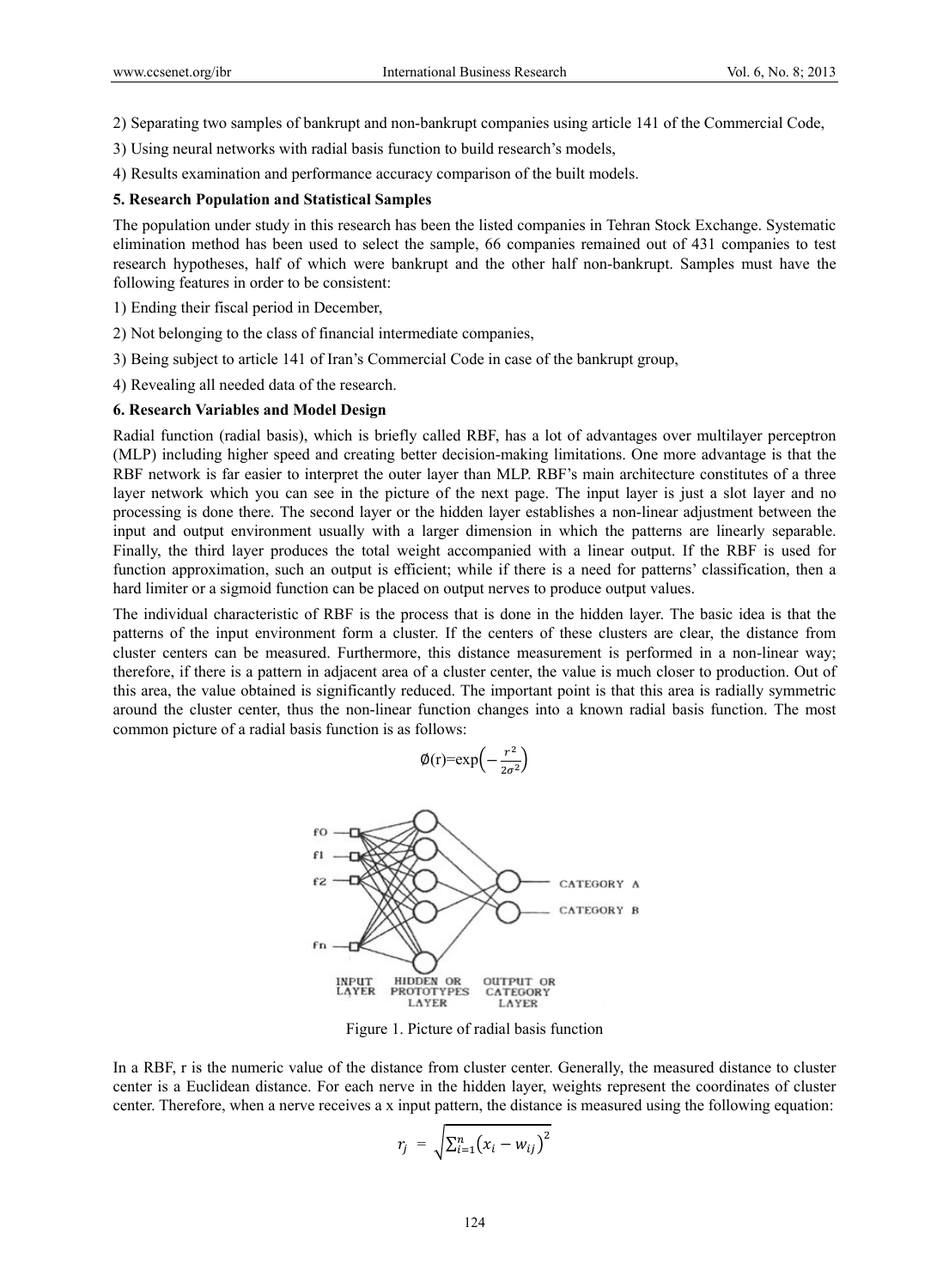Therefore the output of J nerve in the hidden layer is like this:

$$
\emptyset_j = exp \frac{\left(-\sum_{n=1}^{n} (x_i - w_{ij})\right)^2}{2\sigma^2}
$$

σ variable is defined as the width or radius of normal curve, and sometimes it is necessarily determined in an empirical way. When the distance from normal curve center reaches to  $\sigma$ , the output will degrade from 1 to 0.6.

Since it is believed that financial ratios reflect interactive effects of external and internal elements on a company's bad financial situation, financial ratios have been used to train and test the models in this research.

Altman (1968) is the first person who delivered multivariate bankruptcy prediction models. Applying multiple discriminant analysis method and using financial ratios as independent variables, he sought agencies' bankruptcy prediction. He presented his popular model as Z-score model which is famous in commercial bankruptcy prediction. Using this approach, he selected five ratios among 22 financial ratios which have been the best ratios to predict bankruptcy in his opinion. Combining these five ratios together, Altman presented a model which, he believed, had the best performance among other financial ratios. In the following years, Z-score model met with some criticisms. Analysts, accountants, and even managers believed that Z-score model was only applicable for public institutions. In the rest of his studies, Altman succeeded to modify and correct faults of his model and presented his z' new model in which the variables had been selected as follows:

 $X_1$  – Working Capital / Total Assets

 $X_2$  – Cumulative Profit / Total Assets

 $X_3$  – Earning Before Interest and Taxes / Total Assets

 $X_4$  – Market Value of Equity / Total Debts

$$
X_5
$$
 – Sales / Total Assets

After modifying or adjusting the initial model to adapt to private companies by replacing the book value of equity with the market value of equity in  $X_4$  variable, Altman modifies the formula to be applicable for non-manufacturing companies as well in which the variables are as follows:

 $X_1$  – Net Profit / Total Assets

 $X_2$  – Total Debts / Total Assets

 $X_3$  – Current Debts / Current Assets

This model is one of the simplest models of bankruptcy prediction which has well respected the principle of low number of independent variables in models.

Variables of this research are of three types which are presented as the following:

A) Independent variables: Financial ratios used in Altman Model (1983), financial ratios used in Zmijewski model which have been introduced before and are derived from financial statements of manufacturing companies listed in Tehran Stock Exchange.

B) Control variables: Two variables of common logarithm of total assets and sales revenue are used to determine the effect of companies' size.

C) Dependent variables: It is a virtual variable which takes either one of the two values of zero or one (non-bankrupt or bankrupt, respectively).

#### **7. The Process of Testing Hypotheses**

In order to test the hypotheses, after collecting and transmitting data to Excel software (2010) and initial classification, the data (independent variables) were transmitted to IBM SPSS Statistics 19 software to build three different models using artificial networks and radial basis functions. Then they were compared to each other with McNemar and Fisher's exact statistical tests.

In the design of neural network of all three models, the samples were separated equally and respectively: 60% as training data, 30% as test data, and 10% as hold out sample for the final network test. Softmax activator function was used for absolute dependent variables in all three networks because of its better performance whose form is as follows: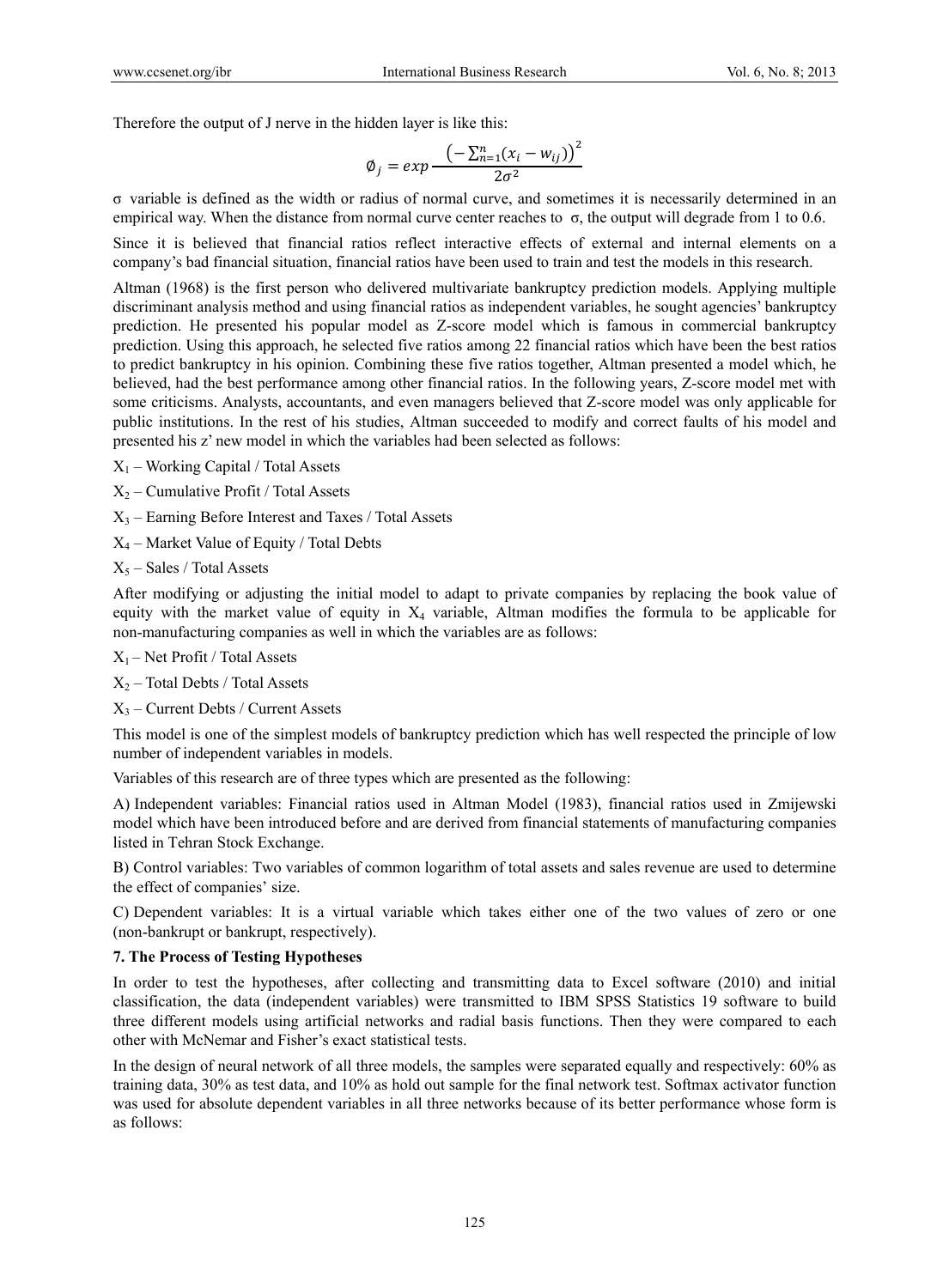## $\gamma$  is the value of output nodes and *c* is the net input data for output nodes.

This function takes real values from the previous layer and converts them to a vector whose elements fall in the range of (0, 1) and their sum be 1. Radial basis neural networks have a hidden layer and the number of nodes is automatically selected by the network (Norusis, 2011).

The rest of this part deals with fitting description of research hypotheses where three first hypotheses test the ability of the built models, and the two final hypotheses compare the models' accuracy to each other.

## *7.1 Fitting Description of Hypotheses One to Three*

After adjustments and implementation of artificial neural network building which were the same for all three models, the first model constituted of 4 input nodes in the first layer which are Altman model's independent variables in neural network, 10 nodes in the hidden layer, and 2 output nodes which are the separation of bankrupt and non-bankrupt companies. The second model constituted of 3 input nodes in the first layer which are Zmijewski model's independent variables in neural network, 8 nodes in the hidden layer, and 2 output nodes. The third model constituted of 8 input nodes in the first layer which are the combinatory independent variables of Altman and Zmijewski models, and two extra variables of companies' size, 7 nodes in the hidden layer, and 2 output nodes.

## *7.2 Fitting Description of Hypotheses Four and Five*

In these two hypotheses, the researcher seeks to evaluate the accuracy and validity of the predictions of neural network model and compare the accuracy of these three models to each other. To this end, error type I (alpha) and II (beta) of each one of these three models were measured and compared to each other. The low level of each one of these errors for each model is equal to its higher accuracy. Alpha error means inaccurate determination of non-bankruptcy, which means that the company is non-bankrupt and is in a good situation while the estimating model considers it bankrupt. Beta error means inaccurate determination of bankruptcy, which means that although the company is bankrupt, the estimating model considers it non-bankrupt.

## *7.3 Testing Hypothesis One*

Hypothesis one is evaluated by McNemar and Fisher's exact statistical tests and the result is as follows:

As it is perceived in Table 1, the valid values of dependent variable predicted by 95% confidence interval are not independent of one another. The model has prediction accuracy of 94.2% for bankrupt companies and 92.4% for non-bankrupt companies. Moreover, there is a significant difference among the model's errors and the research hypothesis is accepted.

| Trained Artificial Neural Network Based on Altman Model's Variables (1983) |                        |                                     |  |  |
|----------------------------------------------------------------------------|------------------------|-------------------------------------|--|--|
| Results                                                                    | Probability Rate       | Null Hypothesis of Statistical Test |  |  |
| Fisher's Exact Test                                                        | 0.000                  | $H_0$ : $P_1 = P_2$                 |  |  |
| McNemar Test                                                               | 0.678                  | $H_0$ : $\mu_D = 0$                 |  |  |
| Prediction Accuracy                                                        | Non-bankrupt Companies | <b>Bankrupt Companies</b>           |  |  |
|                                                                            | 92.4%                  | 94.2%                               |  |  |

#### Table 1. Statistical results of testing hypothesis one

# *7.4 Testing Hypothesis Two*

Hypothesis two is evaluated by McNemar and Fisher's exact statistical tests and the result is as follows:

As it is perceived in table 2, the valid values of dependent variable predicted by 95% confidence interval are not independent of one another. The model has prediction accuracy of 81.4% for bankrupt companies and 86% for non-bankrupt companies. Moreover, there is a significant difference among the model's errors and the research hypothesis is accepted.

Table 2. Statistical results of testing hypothesis two

| Trained Artificial Neural Network Based on Zmijewski Model's Variables (1984) |                        |                                     |  |
|-------------------------------------------------------------------------------|------------------------|-------------------------------------|--|
| Results                                                                       | Probability Rate       | Null Hypothesis of Statistical Test |  |
| Fisher's Exact Test                                                           | 0.000                  | $H_0$ : $P_1 = P_2$                 |  |
| McNemar Test                                                                  | 0.350                  | $H_0$ : $\mu_D = 0$                 |  |
| Prediction Accuracy                                                           | Non-bankrupt Companies | <b>Bankrupt Companies</b>           |  |
|                                                                               | 86%                    | 81.4%                               |  |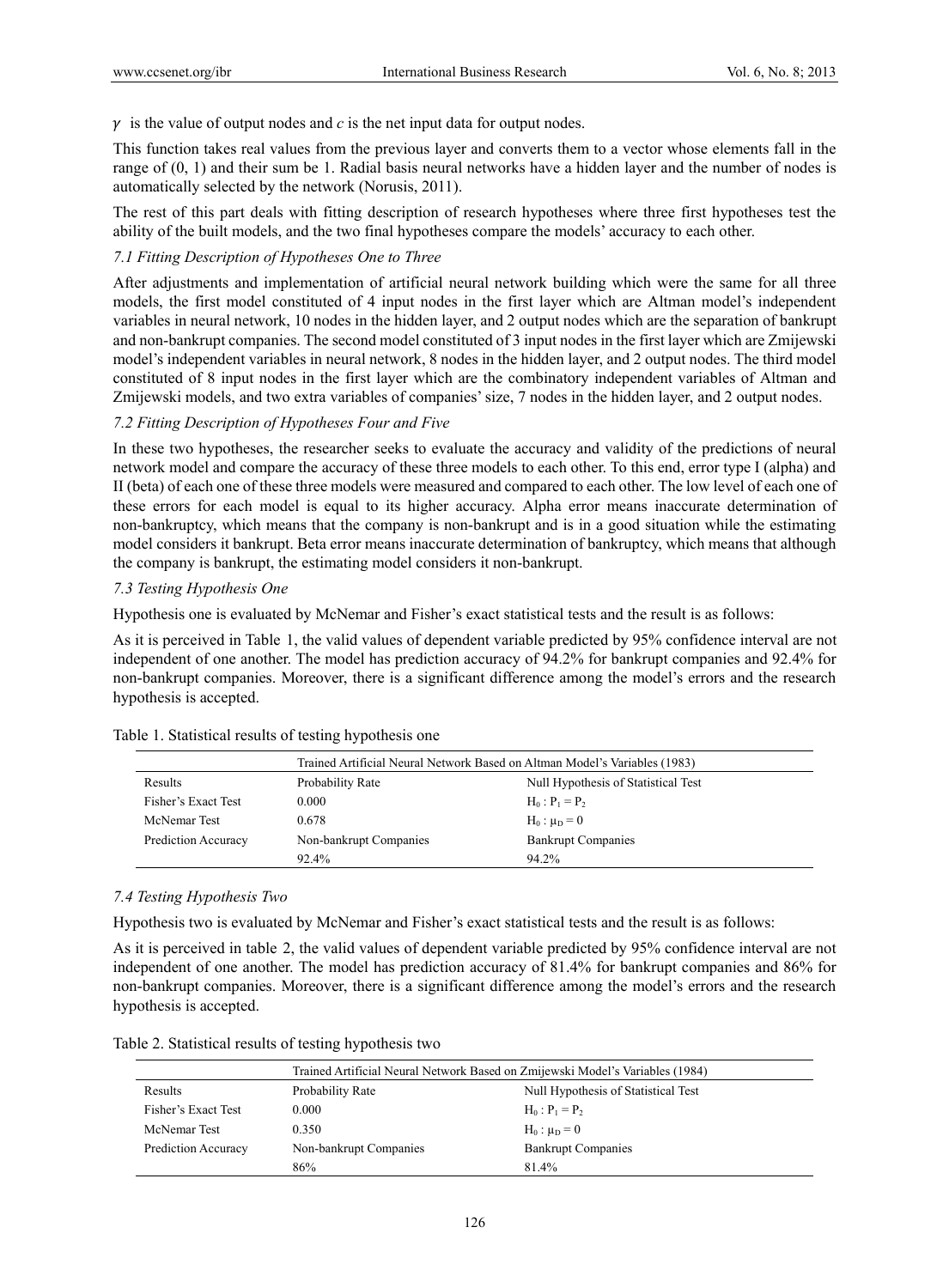# *7.5 Testing Hypothesis Three*

Hypothesis three is evaluated by McNemar and Fisher's exact statistical tests and the result is as follows:

As it is perceived in table 3, the valid values of dependent variable predicted by 95% confidence interval are not independent of one another. The model has prediction accuracy of 87.8% for bankrupt companies and 93% for non-bankrupt companies. Moreover, there is a significant difference among the model's errors and the research hypothesis is accepted.

Table 3. Statistical results of testing hypothesis three

| Trained Artificial Neural Network Based on Combinatory Model's Variables |                        |                                     |
|--------------------------------------------------------------------------|------------------------|-------------------------------------|
| Results                                                                  | Probability Rate       | Null Hypothesis of Statistical Test |
| Fisher's Exact Test                                                      | 0.000                  | $H_0$ : $P_1 = P_2$                 |
| McNemar Test                                                             | 0.163                  | $H_0: \mu_D = 0$                    |
| Prediction Accuracy                                                      | Non-bankrupt Companies | <b>Bankrupt Companies</b>           |
|                                                                          | 93%                    | 87.8%                               |

## *7.6 Testing Hypothesis Four*

Considering the above performed statistical tests, error type I (alpha) has been different in each one of these neural network models, it has been 7.6% for trained neural network model based on Altman model's variables (1983), 14% for trained model based on Zmijewski model's variables (1984), and 7% for trained model based on combinatory variables of these two models and the two variables of companies' size, as a result of which the hypothesis is rejected. Table 4 shows measured error type I rate for all three neural network models.

## Table 4. Measured error type I rate

|                      | Trained Artificial Neural Network Based on Variables of |                        |                   |
|----------------------|---------------------------------------------------------|------------------------|-------------------|
|                      | Altman Model (1983)                                     | Zmijewski Model (1984) | Combinatory Model |
| Error Type I (Alpha) | $7.6\%$                                                 | $4\%$                  | $7\%$             |

# *7.7 Testing Hypothesis Five*

Considering the above performed statistical tests, error type II (beta) has been different in the first model of neural network from the other two models. It has been 5.8% for trained neural network model based on Altman model's variables (1983), 18.6% for trained model based on Zmijewski model's variables (1984), and 12.2% for trained model based on combinatory variables of these two models and the two variables of companies' size, as a result of which the hypothesis is rejected. Table 5 shows measured error type II rate for all three neural network models.

Table 5. Measured error type II rate

|                             | Trained Artificial Neural Network Based on Variables of |                        |                   |
|-----------------------------|---------------------------------------------------------|------------------------|-------------------|
|                             | Altman Model (1983)                                     | Zmijewski Model (1984) | Combinatory Model |
| <b>Error Type II (Beta)</b> | $8\%$                                                   | $18.6\%$               | $12.2\%$          |

# **8. Conclusion**

By increasing in number of corporations and variety of capital structure on one hand and clarifying the intensive financial crisis in Macro and Microeconomy on the other hand, creditors and beneficiaries of different firms are following to cover themselves to avoid the same risks. This fact informs them to use predictive models and applications to evaluate the financial ability of companies. The bankruptcy prediction can be used as an effective application to help them. The methods of prediction are being developed continually and the neural networks out of radial basis functions type have special position among these methods.

The results of this research show that all these three built artificial neural network have the ability to predict the bankruptcy of the companies under study, while the neural network trained by Altman model's variables (1983) is more accurate than the exact Fischer and MC Nemartest for 94.2% of bankcrupted companies and 92.4% of non bankcrupted companies. And thus this network has prediction error by 5.8% for bankrupted companies and 7.6% for non-bankrupted so there is no definitive difference in prediction of bankrupted companies situation in other words and totally this model has 93.3% of bankruptcy prediction capability, also the trained neural network by variables of Zmijewski (1984) by prediction accuracy of 83.7% has ability to predict the bankruptcy. The result of the third hypothesis is suggestive of the high prediction ability of bankruptcy. This model by prediction accuracy